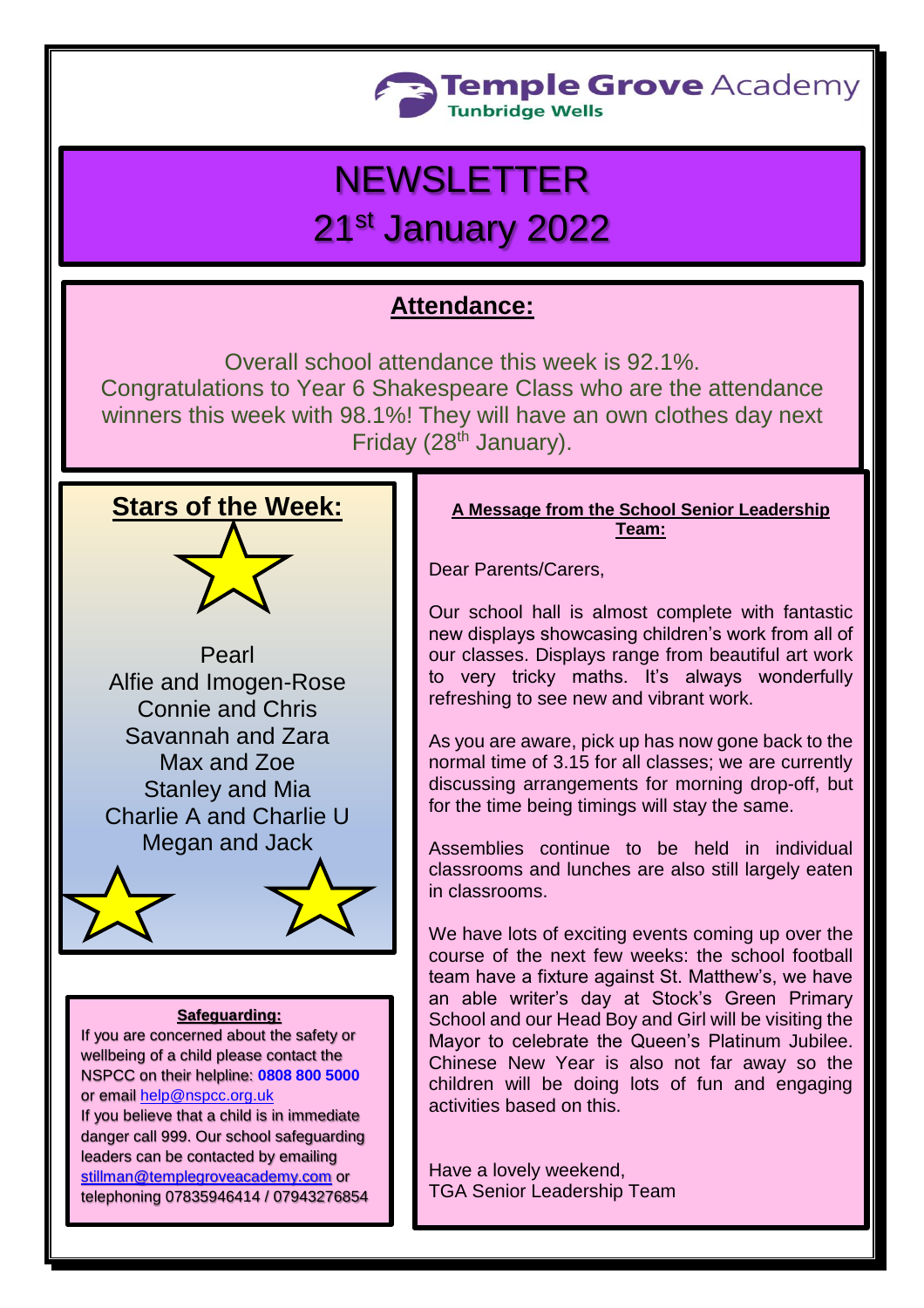

**Forest School:**

There will be two Forest School sessions next week as follows:

**Tuesday:** Year 3 **Wednesday:** Year 4

#### Place2Be are offering free online practical tips on supporting children's wellbeing and behaviour. Follow this link to find out more <https://parentingsmart.place2be.org.uk/>



#### **Homework:**

Please continue to encourage and support your child(ren) to complete their homework. Each week, in each class, we have a raffle. All of the children that have completed a piece of homework will have their name put in the raffle pot, giving them a chance of winning a prize! Reading regularly at home and completing homework is so important as it helps to consolidate learning that the children have completed in school.